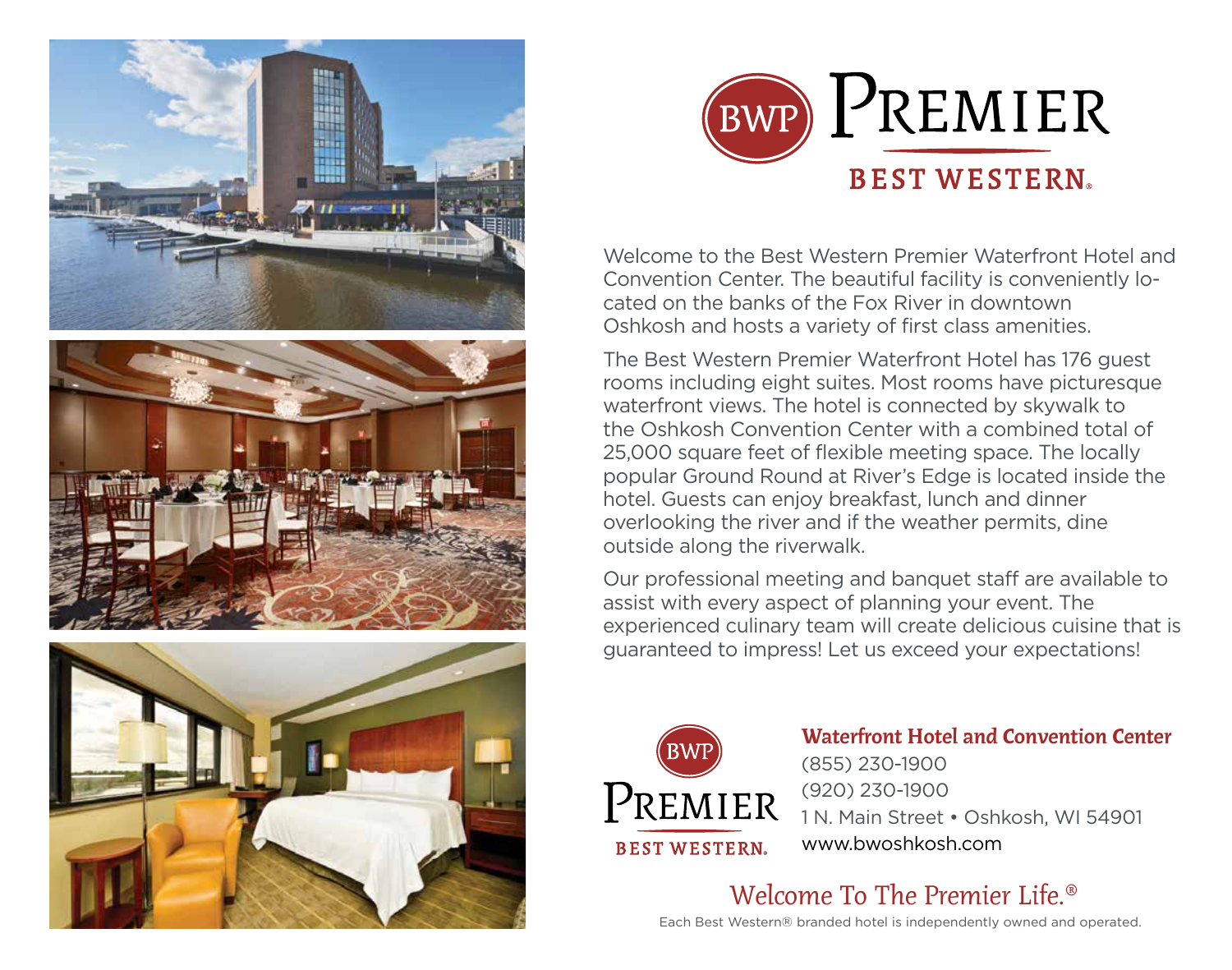



- TripAdvisor #1 Hotel 2013-present
- 176 beautifully appointed guest rooms
- Over 25,000 square feet of meeting space for up to 1600 guests



- Full-service catering team to assist with both on-site and off-site events
- Complimentary high-speed WI-FI
- Microwave, refrigerator, coffee maker, and safe in each room
- Ask about Best Western Rewards Program
- State-of-the-art business center



- Ground Round at River's Edge Restaurant & Bar with outdoor seating and fire pit
- Oshkosh public riverwalk and boat dock just steps from the hotel

Waterfront Hotel and Convention Center (920) 230-1900 • (855) 230-1900 www.bwoshkosh.com Welcome To The Premier Life.<sup>®</sup>



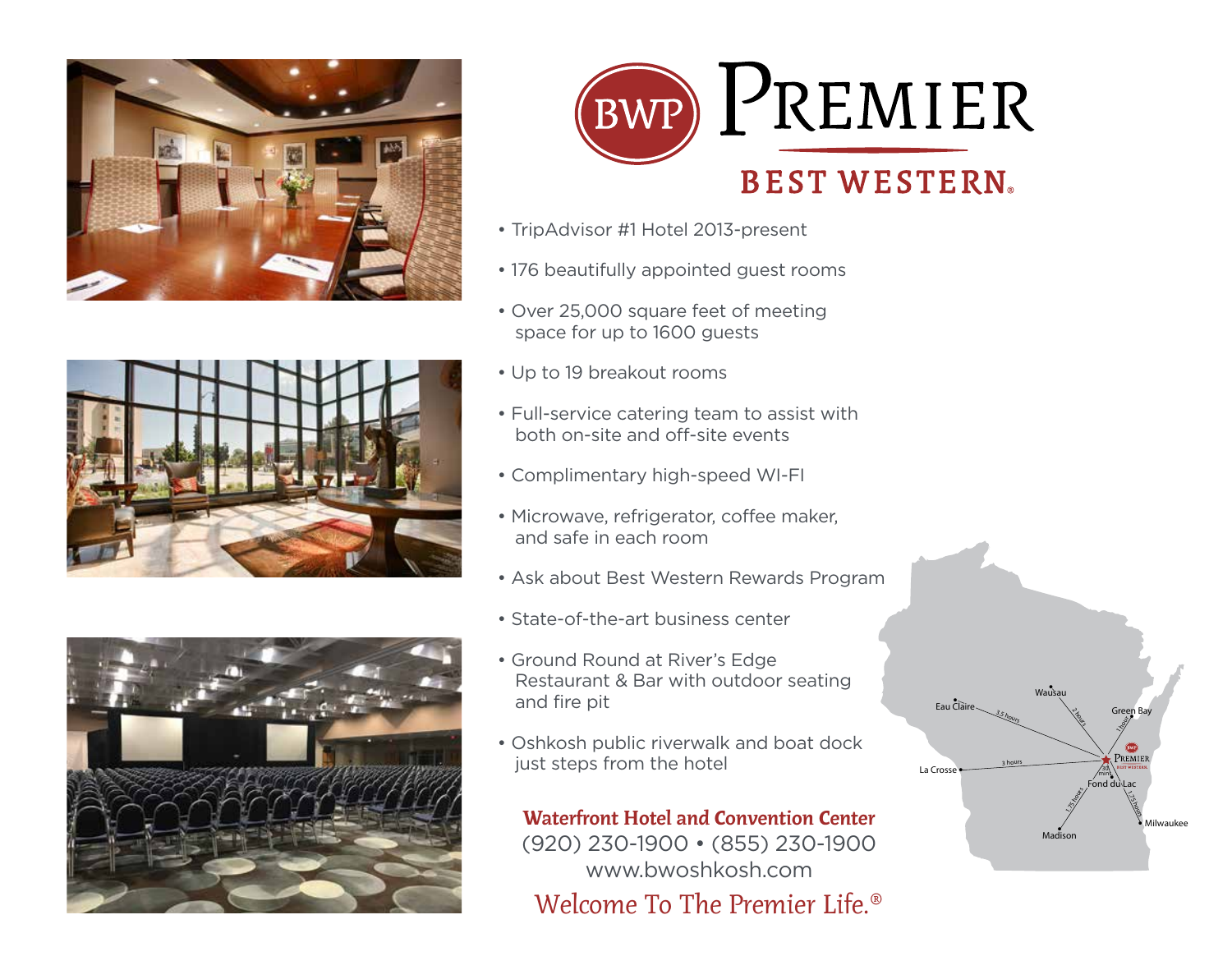## Best Western Premier

WATERFRONT HOTEL AND CONVENTION CENTER

## Convention Center **Synthesty Convention Center** Synthesty Convention Center Conference U-Shape 8'x10' Exhibits Enitre Conference Hall 15,400 1,200 880 1,300 N/A N/A 100 South Half (Leander Choate, Lynch, Lefevre, Dixie) 7,700 500 456 800 96 87 87 49 North Half (Paul L, BF Carter, Anna M, Evelyn) 7,700 500 456 800 96 87 87 49 Paul L 5,180 400 304 550 N/A 108 35 Leander Choate 5,180 400 304 550 N/A 108 35 B.F. Carter 840 60 48 84 32 32 5 Anna M 88 32 32 32 32 32 32 32 32 32 32 32 332 48 32 32 32 32 48 32 32 48 32 32 48 32 48 32 48 32 48 48 32 48 4 Evelyn 840 60 48 84 32 32 5 John Lynch 840 60 48 84 32 32 5 Lefevre 840 60 48 84 32 32 5 Dixie 840 840 60 48 840 5 32 32 5 Thistle 790 50 48 84 32 28 5 Henrietta 905 60 56 96 32 32 5 K.M. Hutchinson 950 60 56 96 32 32 5 Oshkosh Corporation Board Room and the state and 465 12 and 465 12 and 465 12 and 465 12 and 465 12 and 465 12 Hotel Square Footage Banquet Classroom Theater Conference U-Shape 8'x10' Exhibits Athearn Ballroom (ABC) 3,500 224 208 360 66 – 22 Athearn A 875 54 42 90 30 30 5 Athearn B 875 54 42 90 30 30 5 Athearn C 1,730 112 96 165 36 45 12 Lake Winnebago (A/B) 880 56 39 72 36 33 56 Lake Winnebago A 140 24 24 32 12 9 – Lake Winnebago B 12 – 24 – 24 – 24 – 25 – 32 – 25 – 27 – 9 Lake Poygan 475 32 32 40 18 15 – Lake Butte des Morts 440 16 8 20 12 – – Foundation Board Room 532 N/A N/A N/A 12 –

## Room Capacities